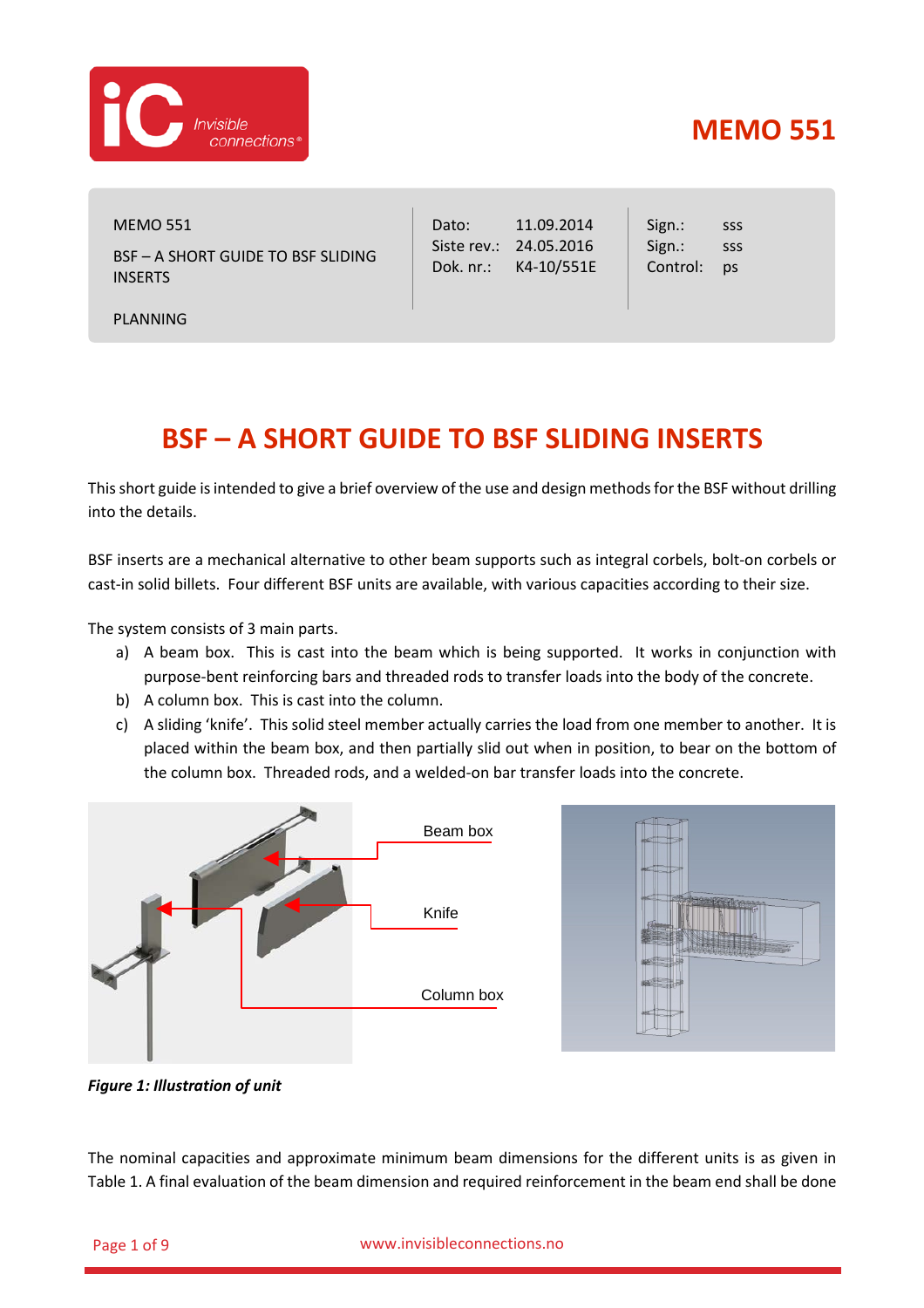

by qualified engineer in each case. For this purpose, Memo 521 from the manufacturer may be used as guideline along with the general rules in EC2.

| <b>Type</b>   | <b>Max vertical</b> |            | Approximate absolute minimum |                                   | W  |
|---------------|---------------------|------------|------------------------------|-----------------------------------|----|
|               | ultimate limit      |            |                              | beam dimension to allow for space | χ  |
|               | load on unit        |            | of the unit                  |                                   |    |
|               |                     | <b>W×H</b> | X                            |                                   |    |
|               | [kN]                | [MM]       | [MM]                         | [MM]                              |    |
| <b>BSF225</b> | 225                 | 190×370    | $\approx$ 116mm              | $\approx$ 306mm                   | ≖⊵ |
| <b>BSF300</b> | 300                 | 190×420    | $\approx$ 116mm              | $\approx$ 349mm                   |    |
| <b>BSF450</b> | 450                 | 190×440    | $\approx$ 116mm              | $\approx$ 369mm                   |    |
| <b>BSF700</b> | 700                 | 310×500    | $\approx$ 239mm              | $\approx$ 424mm                   |    |

<span id="page-1-0"></span>*Table 1: Capacities and approximate minimum beam dimension to allow for space of the different units.*

### **MATERIALS**

All parts are made from steel. The three main components shown above are grade S355 steel. Threaded rods are grade 8.8, and plate washers are grade S355. Designs are based on concrete grade C35/45. Stronger concrete will not increase capacities as they are limited by the steel unit capacity. Weaker concrete **may** lower capacities.

## **DESIGN PRINCIPLES**



When deployed, the sliding knife cantilevers from the beam into the column. It bears onto the base of the column box at the free end, which induces rotation of the knife. This is resisted by bearing against half-round bearing blocks in the beam (see below). These half-round blocks in turn bear against reinforcement which is not shown in the diagram, but is dealt with later in the guide.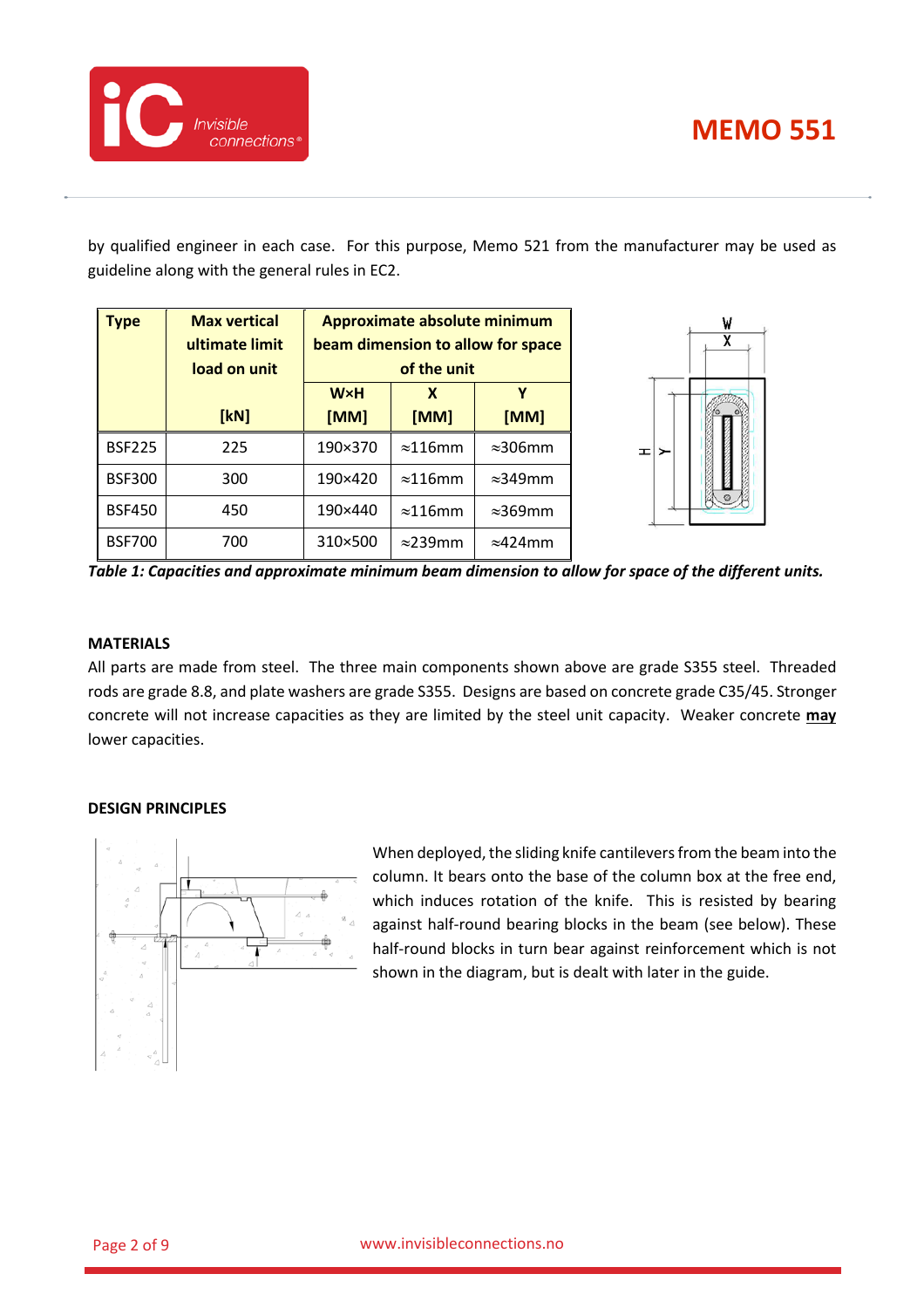



### **VERTICAL FORCES**



The horizontal forces  $R_{HO}$  and  $R_{HU}$  are assumed to be 0.2F<sub>V</sub> and 0.1F<sub>V</sub> respectively (see later for explanation of why).

Considering rotation about the rear stress block at equilibrium:

 $R_{V0}$  x b = F<sub>V</sub> x (a+b) +  $R_{HO}$  x c = F<sub>V</sub> x (a+b) + 0.2F<sub>V</sub> x c from which  $R_{VO} = F_V x (a + b) / b + 0.2F_V x c / b$ and vertically:  $R_{VU} = R_{VO} - F_{V}$ 

**Type Fv (kN) a (mm) b (mm) c (mm) RVO (kN) RVU (kN)** BSF225 | 225 | 115 | 340 | 195 | 327 | 102 BSF300 | 300 | 125 | 330 | 235 | 456.4 | 156.4 BSF450 | 450 | 152.5 | 432.5 | 250 | 660.7 | 210.7 BSF700 | 700 | 165 | 420 | 280 | 1068 | 368

From these equations, values for  $R_{VO}$ ,  $R_{VO}$ ,  $R_{HO}$  and  $R_{HU}$  are found as below.

### *Table 2: Vertical forces (nominal).*

The above table is for 'ideal' values for a, b and c. More critical values are obtained by including the unfavorable tolerance on position of the anchoring reinforcement (±5mm) and the maximum site erection tolerance (10mm). This will lead to the values given in table 2 below.

| <b>Type</b>   | $Fv$ ( $kN$ ) | $a$ (mm) | $b$ (mm) | $c$ (mm) | $R_{VO}$ (kN) | $R_{VU}$ (kN) |
|---------------|---------------|----------|----------|----------|---------------|---------------|
| <b>BSF225</b> | 225           | 130      | 330      | 195      | 340.2         | 115.2         |
| <b>BSF300</b> | 300           | 140      | 320      | 235      | 475.3         | 175.3         |
| <b>BSF450</b> | 450           | 167.5    | 422.5    | 250      | 681.7         | 231.7         |
| <b>BSF700</b> | 700           | 180      | 410      | 280      | 1103          | 403           |

<span id="page-2-0"></span>*Table 3: Vertical forces (maximum).*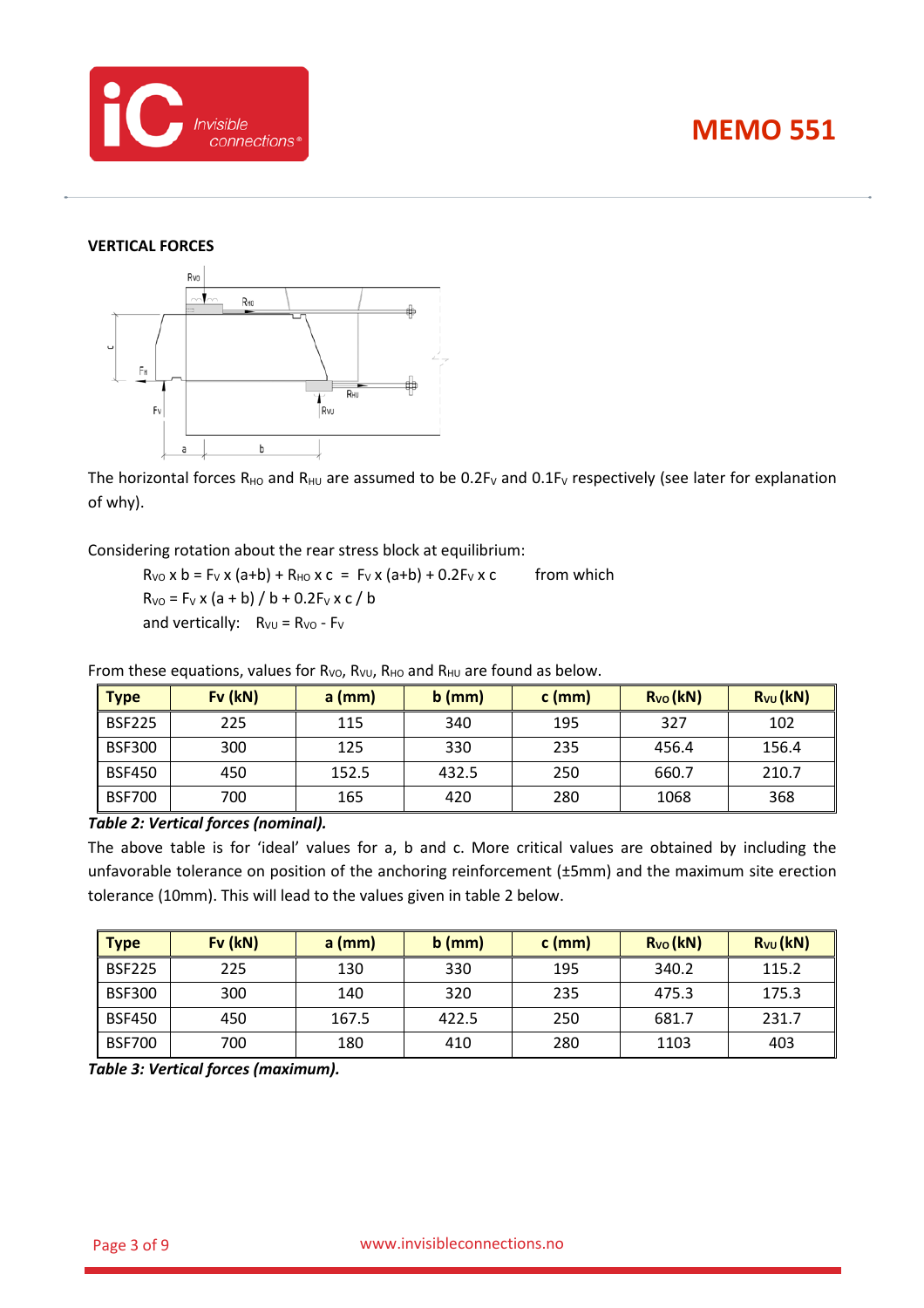

These higher values are used to evaluate reinforcement quantities.

Reinforcement is grade 500C, with working stress = 435 N/mm<sup>2</sup>

(Note: *Reinforcement steel of different qualities may be chosen provided that the calculations take into account the actual yield strength (fy ≤ 500 MPa) and that the bendability is sufficient for fitting the vertical suspension reinforcement to the half round steels in front and back of the unit.)*

## **VERTICAL ANCHORAGE REINFORCEMENT**

Special bars, commonly called 'saddle bars' are provided to transmit vertical forces imposed on the half round blocks by the knife. The front saddle bars should transmit forces into the lower part of the member, preferably lapping on to the main tension steel in a beam. Similarly, the rear saddle bars should transmit forces into the top of the member. It is considered good practice for the bends in saddle bars to be greater than the minimum allowable to prevent any local concrete crushing inside the bend.

Reinforcement to carry force  $R_{VO}$  is as below.

| <b>Type</b>   | $R_{VO}$ (kN) | $As$ regd<br>(mm <sup>2</sup> ) | <b>Bars</b>       | A <sub>s</sub> prov<br>(mm <sup>2</sup> ) | ⊕  |
|---------------|---------------|---------------------------------|-------------------|-------------------------------------------|----|
| <b>BSF225</b> | 340.2         | 782                             | $2 \times 16$ dia | 804                                       |    |
| <b>BSF300</b> | 475.3         | 1093                            | $3 \times 16$ dia | 1206                                      | db |
| <b>BSF450</b> | 681.7         | 1567                            | 4 x 16 dia        | 1608                                      |    |
| <b>BSF700</b> | 1103          | 2536                            | 3 x 25 dia        | 2940                                      |    |

*Table 4: Reinforcement for Rvo.* 

Reinforcement to carry force  $R_{VU}$  is as below.

| Type          | $R_{Vu}$ (kN) | $As$ regd (mm <sup>2</sup> ) | <b>Bars</b>         | $A_s$ prov (mm <sup>2</sup> ) |
|---------------|---------------|------------------------------|---------------------|-------------------------------|
| <b>BSF225</b> | 115.2         | 265                          | $2 \times 10$ dia   | 312                           |
| <b>BSF300</b> | 175.3         | 403                          | $2 \times 12$ dia   | 452                           |
| <b>BSF450</b> | 231.7         | 533                          | $2 \times 16$ dia   | 804                           |
| <b>BSF700</b> | 403           | 926                          | $2 \times 16$ dia + | 1030                          |
|               |               |                              | $1 \times 12$ dia   |                               |



*Table 5: Reinforcement for Rvu.* 

Memo 521 gives guidance for calculating the required bending radii. Typical bending radii for saddle bars will be as below. Values shown '\*' are to suit the half round bearing blocks and cannot be reduced.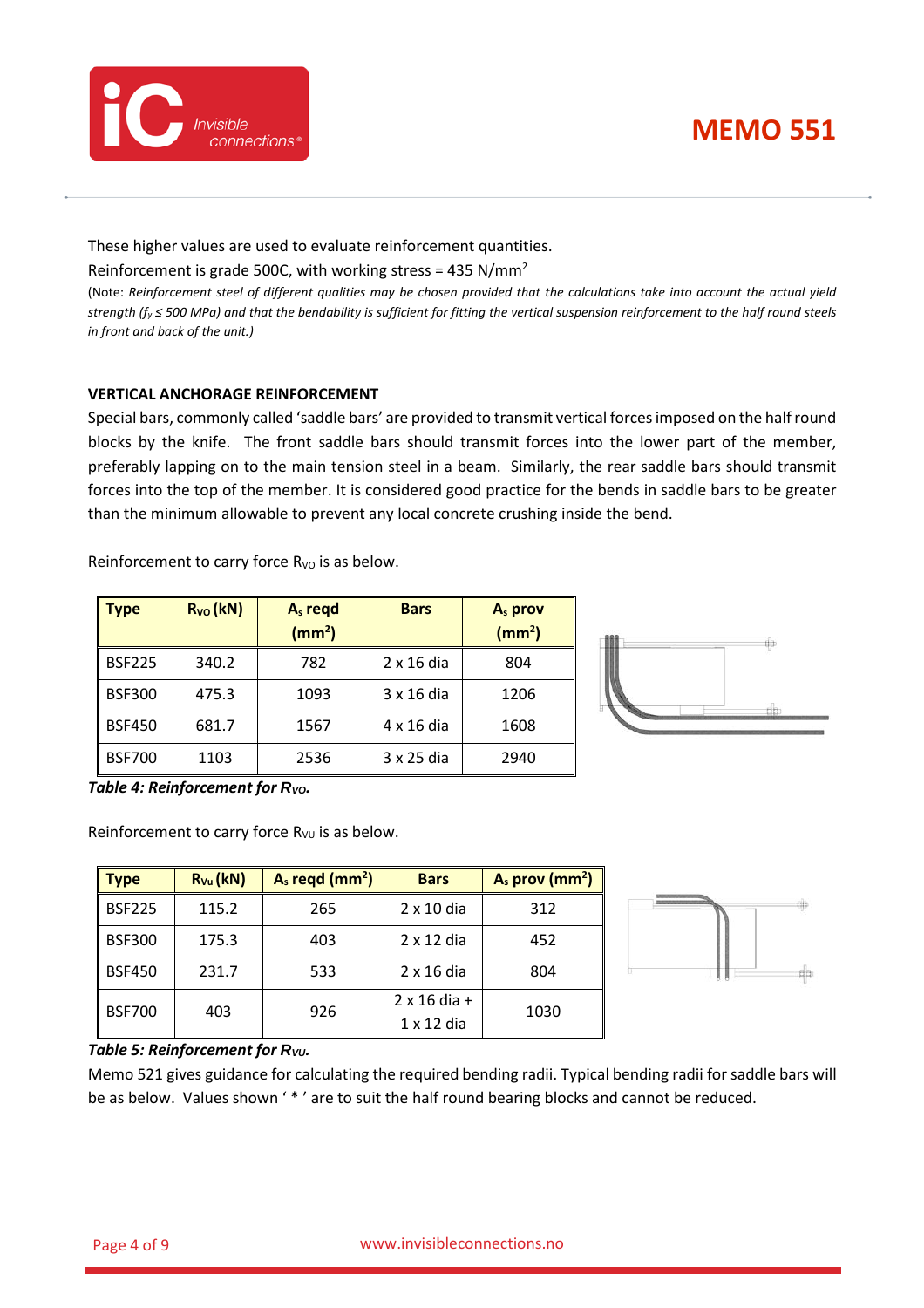

| <b>Type</b>   | <b>Bar dia</b><br>(mm) | <b>Top radius</b><br>$(mm)$ $*$ | <b>Bottom</b><br>radius (mm) |
|---------------|------------------------|---------------------------------|------------------------------|
| <b>BSF225</b> | 16                     | 38                              | 125                          |
| <b>BSF300</b> | 16                     | 38                              | 175                          |
| <b>BSF450</b> | 16                     | 38                              | 225                          |
| <b>BSF700</b> | 25                     | 87,5                            | 225                          |



*Table 6: Front saddle bars – typical bending radii.*

| <b>Type</b>   | <b>Bar dia</b><br>(mm) | <b>Bottom</b><br>radius<br>$(mm)$ $*$ | <b>Top radius</b><br>(mm) |
|---------------|------------------------|---------------------------------------|---------------------------|
| <b>BSF225</b> | 10                     | 38                                    | 50                        |
| <b>BSF300</b> | 12                     | 38                                    | 80                        |
| <b>BSF450</b> | 16                     | 38                                    | 75                        |
| <b>BSF700</b> | 16 & 12                | 38                                    | 100                       |



*Table 7: Rear saddle bars – typical bending radii.*

### **HORIZONTAL FORCES**

Significant horizontal forces may be developed due to shrinkage and thermal effects, especially if the column is stiff. Once these forces exceed frictional resistance, the knife will slide, thus relieving the stresses. Typical steel/steel coefficients of friction range between 0.2 and 0.5. The design assumes a global value for  $\mu$  of 0.3. Thus the connection is designed to resist a longitudinal tension of 0.3 x F<sub>V</sub>. Due to the geometry of the knife, it will be seen from [Table 3](#page-2-0) that R<sub>VU</sub> is approximately half of F<sub>V</sub> Assuming the minimum value of  $\mu$  = 0.2 at the back of the knife, then a horizontal force of 0.1  $F_v$  can be taken at this contact point, and the remaining 0.2 Fv must be taken at the front.

| <b>Type</b>   | $R_{HO}$ (kN) | <b>Bars</b>    | <b>Capacity</b> <sub>prov</sub><br>(kN) | $R_{HU}$ (kN) | <b>Bars</b>    | <b>Capacity prov</b><br>(kN) |
|---------------|---------------|----------------|-----------------------------------------|---------------|----------------|------------------------------|
| <b>BSF225</b> | 45            | $2 \times M12$ | 96                                      | 22.5          | 1 x M16        | 90                           |
| <b>BSF300</b> | 60            | $2 \times M12$ | 96                                      | 30            | 1 x M16        | 90                           |
| <b>BSF450</b> | 90            | $2 \times M12$ | 96                                      | 45            | $1 \times M16$ | 90                           |
| <b>BSF700</b> | 140           | $2 \times M16$ | 180                                     | 70            | 1 x M20        | 141                          |

Threaded bars to carry force  $R_{HO}$  and  $R_{HU}$  are as below. Bars are grade 8.8 steel.

*Table 8: Bars for R<sub>HO</sub> and R<sub>HU</sub>.*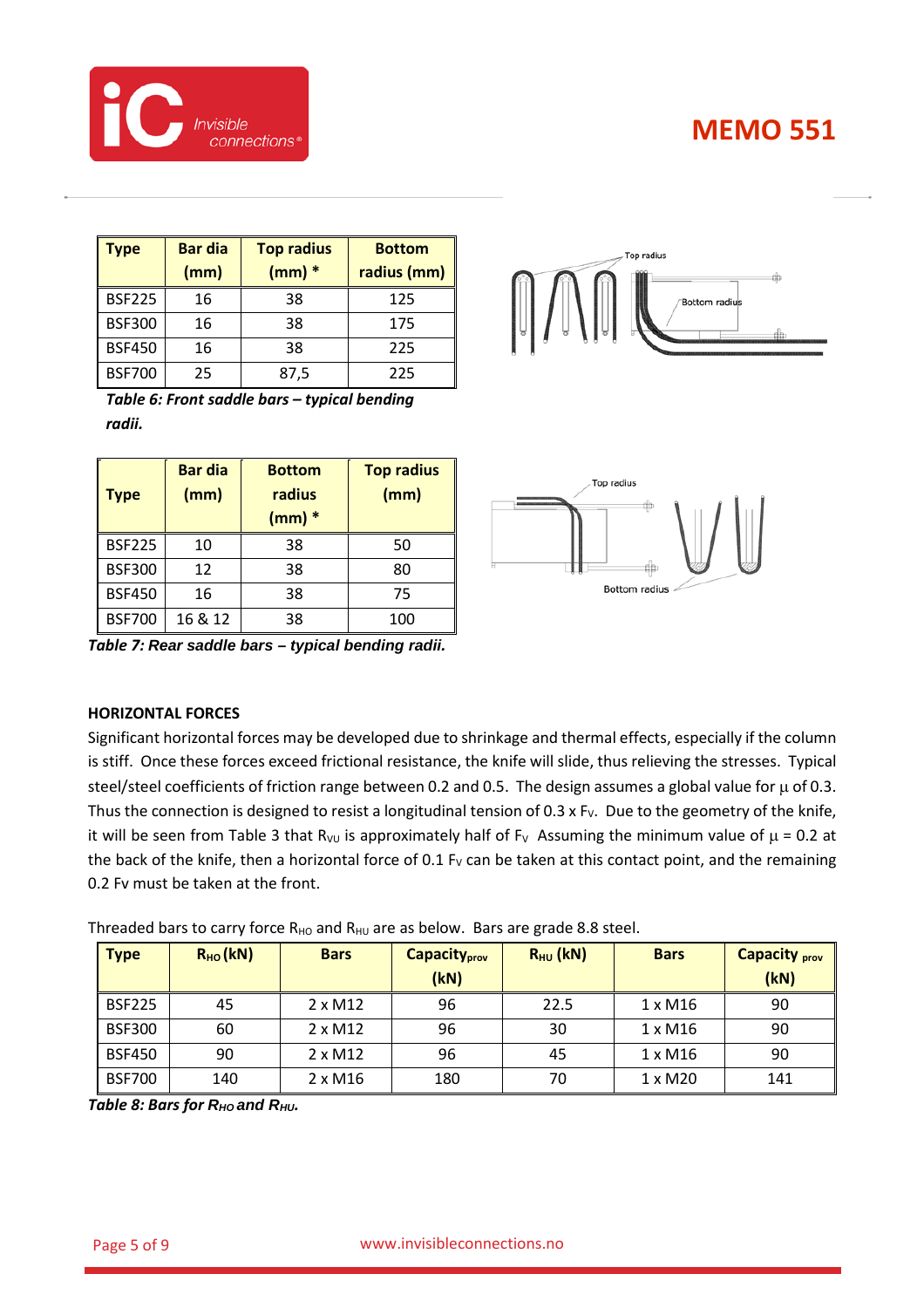

### **COLUMN BOX**

These same longitudinal forces are transferred into the column box by friction. The forces are then resisted by a pair of threaded horizontal bars. Bars are grade 8.8 steel. The horizontal force must be included in the design of the column. More information on this issue is found in Memo 521.

| <b>Type</b>         | Force (kN) | <b>Bars</b>    | <b>Capacity <sub>prov</sub> (kN)</b> |
|---------------------|------------|----------------|--------------------------------------|
| BSF225 - Column box | 67.5       | $2 \times M12$ | 96                                   |
| BSF300 - Column box | 90         | $2 \times M12$ | 96                                   |
| BSF450 - Column box | 135        | $2 \times M16$ | 180                                  |
| BSF700 - Column box | 210        | $2 \times M20$ | 282                                  |

*Table 9: Threaded bars in column box.*

Vertical forces in the column are taken by a combination of a vertical welded-on bar, and by direct bearing under the base of the column box. This determines both the diameter and length of bar, as well as the size of the base. Calculations and design method are given in Memo 521.

| <b>Type</b>         | Bar dia / length | <b>Base plate</b>                     |
|---------------------|------------------|---------------------------------------|
|                     | (mm)             | <b>Depth x Width x Thickness (mm)</b> |
| BSF225 - Column box | $20 \times 600$  | 110 x 100 x 20                        |
| BSF300 - Column box | 20 x 600         | 110 x 100 x 20                        |
| BSF450 - Column box | 25 x 600         | 125 x 140 x 25                        |
| BSF700 - Column box | 25 x 790 x 2     | 150 x 150 x 40                        |

*Table 10: Sizing of column box base.*

#### **BB BOXES**

These are a variation of the column box for use where the vertical welded-on bar cannot be used because of a lack of concrete depth below the box. They are used in beam – beam situations, either onto the end, or onto the side of a supporting beam. They may also be used in other situations where there is no concrete depth below the box. Memo 525 and Memo 526 gives some examples on use and calculations.

The base plate and vertical bar is substituted by a half-round pressure block and stirrup bars that pass under the box. Following the same principals as used in the beam unit, these stirrup bars will take the vertical load. The size and number of bars are given in [Table 11.](#page-6-0) Due to the possible variations in concrete profile however, the geometry of these bars is highly variable and is a matter for practical consideration depending on how the flow of forces is intended to be. The BB-boxes also have a threaded bar, with plate washer on the rear face to take horizontal loads. The required length of the threaded bar will depend on the concrete cover and reinforcement in the anchoring zone.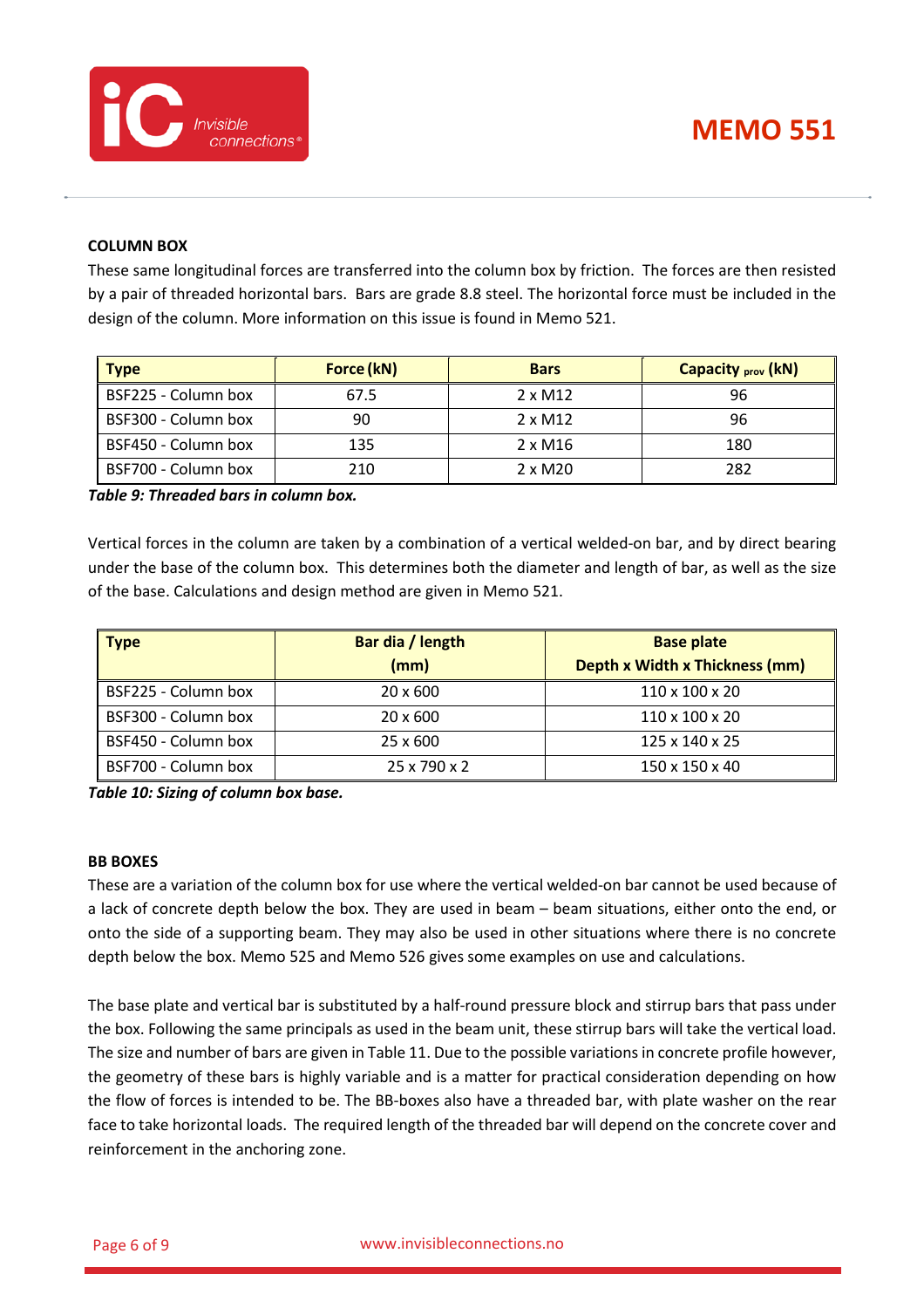

| Type            | <b>Stirrup</b>          | <b>Threaded</b> |                         |
|-----------------|-------------------------|-----------------|-------------------------|
|                 | bars                    | bars            | washer                  |
| BSF225 - BB box | $2 \times 16 \phi$      | 2 x M12 x 650   | $50 \times 50 \times 8$ |
| BSF300 - BB box | $2 \times 16 \phi$      | 2 x M12 x 650   | $50 \times 50 \times 8$ |
| BSF450 - BB box | $3 \times 16 \phi$      | 1 x M20 x 750   | 90 x 90 x 12            |
| BSF700 - BB box | $2 \times 25 \emptyset$ | 2 x M20 x 750   | $160 \times 90 \times$  |
|                 |                         |                 | 12                      |



<span id="page-6-0"></span>*Table 11: Bars for BB boxes.*

## **REFERENCE LEVELS IN DESIGN**



*Figure 2: Illustration - reference levels*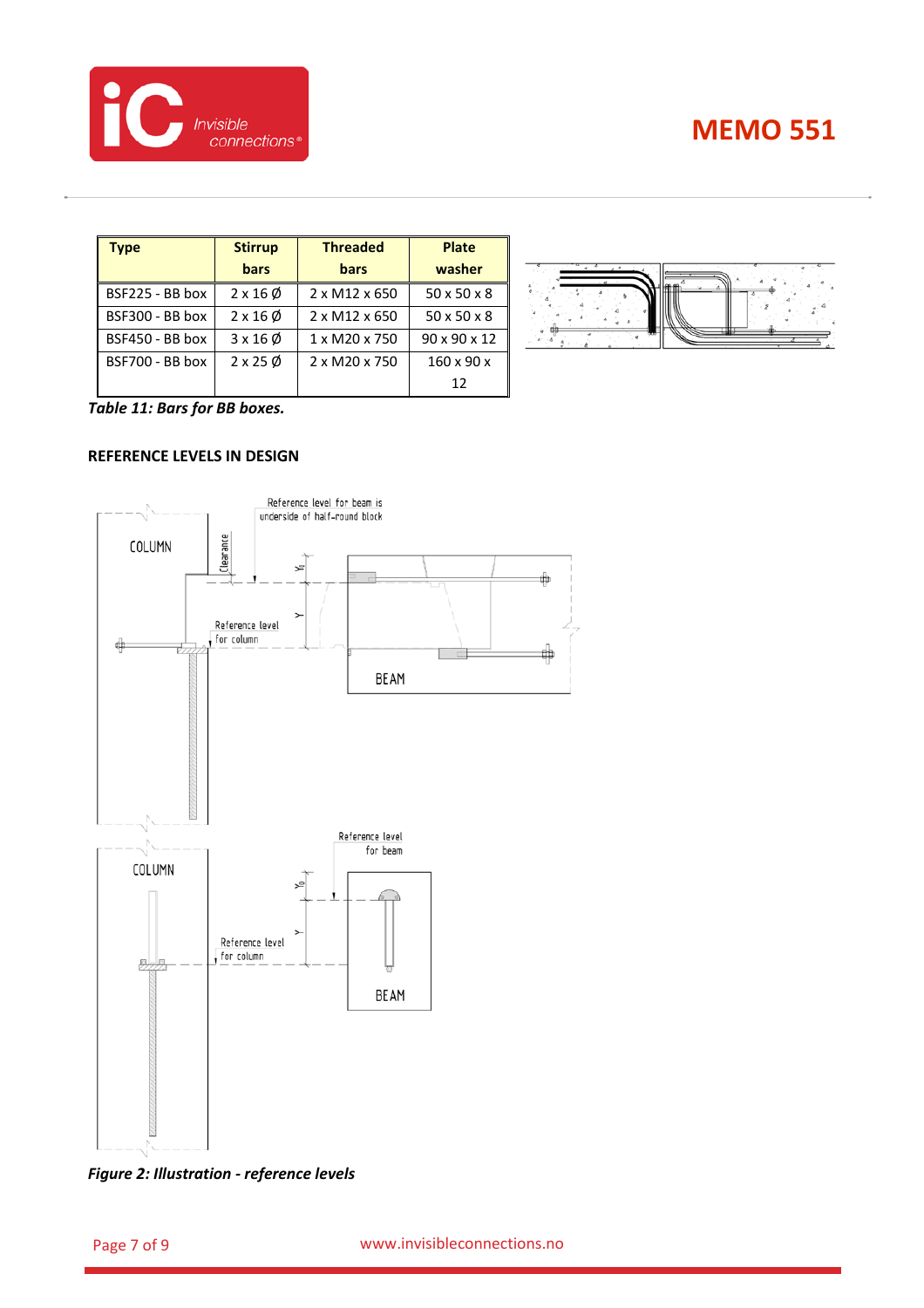



The reference levels indicated on the figures above are positioning points for the units. These are the points that must be specified on the production drawings of the components, in order to secure the correct placing of the units in the moulds. The differences in elevation between the two levels correspond to the height of the knife and are as listed i[n Table 12.](#page-7-0)

| <b>Type</b>   |      | Y <sub>0</sub> | $Y + Y_0$ |
|---------------|------|----------------|-----------|
|               | (mm) | (mm)           | (mm)      |
| <b>BSF225</b> | 195  | 100            | 295       |
| <b>BSF300</b> | 235  | 100            | 335       |
| <b>BSF450</b> | 250  | 100            | 350       |
| <b>BSF700</b> | 280  | 125            | 405       |

<span id="page-7-0"></span>*Table 12: Distance between reference levels in column and beam.*